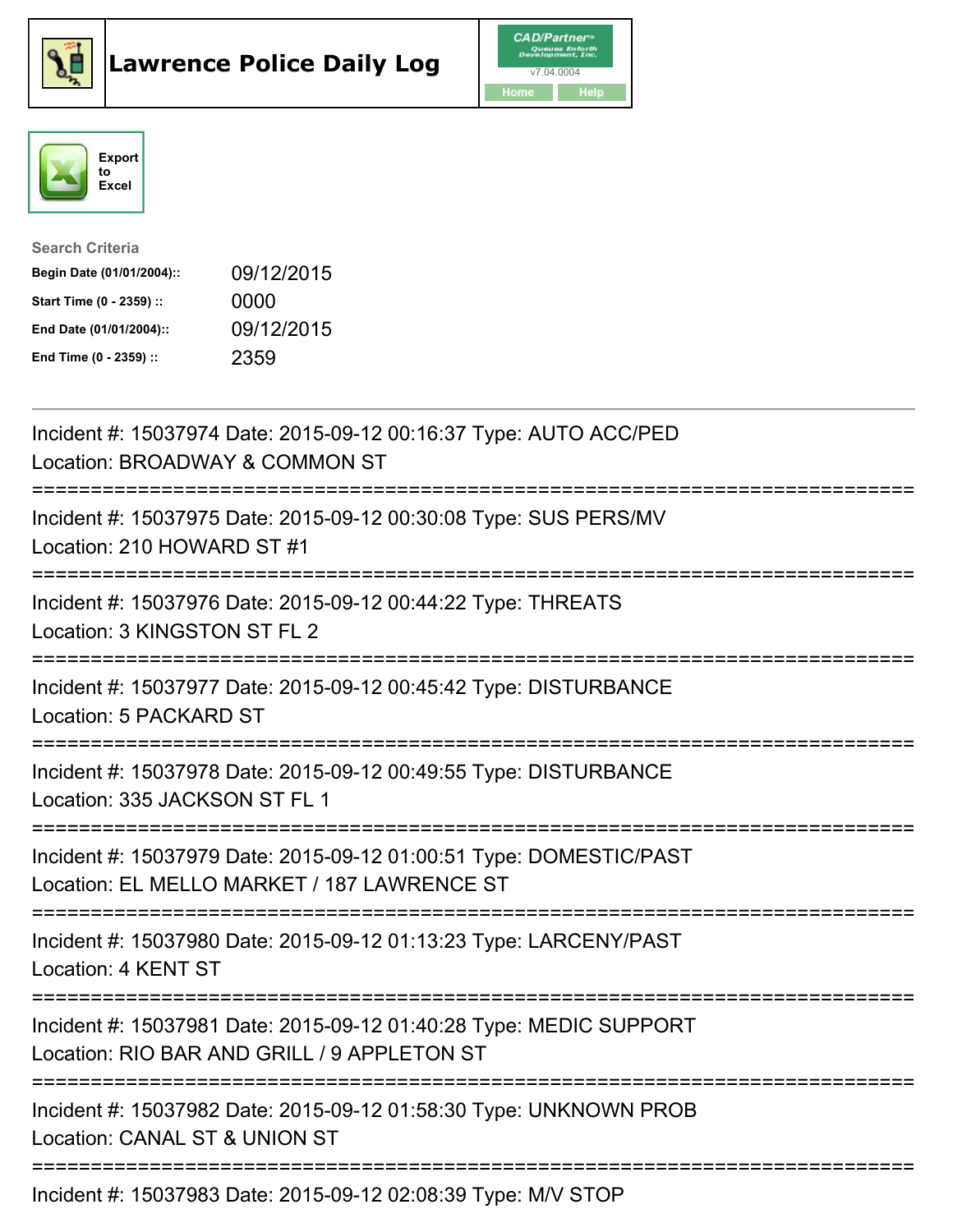| Location: 15 DORCHESTER ST                                                                                                                                      |
|-----------------------------------------------------------------------------------------------------------------------------------------------------------------|
| Incident #: 15037984 Date: 2015-09-12 02:17:11 Type: FIGHT<br>Location: 9 APPLETON ST<br>:===================================                                   |
| Incident #: 15037985 Date: 2015-09-12 02:22:36 Type: DISTURBANCE<br>Location: 1 MILL ST                                                                         |
| Incident #: 15037986 Date: 2015-09-12 02:24:45 Type: M/V STOP<br>Location: 49-51 BOWDOIN ST                                                                     |
| Incident #: 15037987 Date: 2015-09-12 02:27:56 Type: M/V STOP<br>Location: AMESBURY ST & CANAL ST                                                               |
| Incident #: 15037988 Date: 2015-09-12 02:32:33 Type: LOUD NOISE<br>Location: SAM'S FOOD STORE / 389 BROADWAY<br>==========================                      |
| Incident #: 15037990 Date: 2015-09-12 02:34:05 Type: M/V STOP<br>Location: LAWRENCE ST & METHUEN ST                                                             |
| Incident #: 15037989 Date: 2015-09-12 02:34:36 Type: M/V STOP<br>Location: 105 CHESTER ST                                                                       |
| Incident #: 15037991 Date: 2015-09-12 02:35:19 Type: FIGHT<br>Location: 1 WENDELL ST                                                                            |
| ==================================<br>----------------------<br>Incident #: 15037992 Date: 2015-09-12 02:36:22 Type: AUTO ACC/PI<br>Location: 66 E HAVERHILL ST |
| ---------------<br>Incident #: 15037993 Date: 2015-09-12 02:43:06 Type: DISTURBANCE<br>Location: 389 BROADWAY                                                   |
| Incident #: 15037994 Date: 2015-09-12 02:43:21 Type: M/V STOP<br>Location: 152 EASTON ST                                                                        |
| Incident #: 15037995 Date: 2015-09-12 03:02:05 Type: DISORDERLY<br>Location: LAWRENCE ST & METHUEN ST                                                           |
| Incident #: 15037996 Date: 2015-09-12 03:22:56 Type: DOMESTIC/PROG<br>Location: 79 HAVERHILL ST                                                                 |
| Incident #: 15037997 Date: 2015-09-12 03:27:32 Type: SEX OFF. PAST                                                                                              |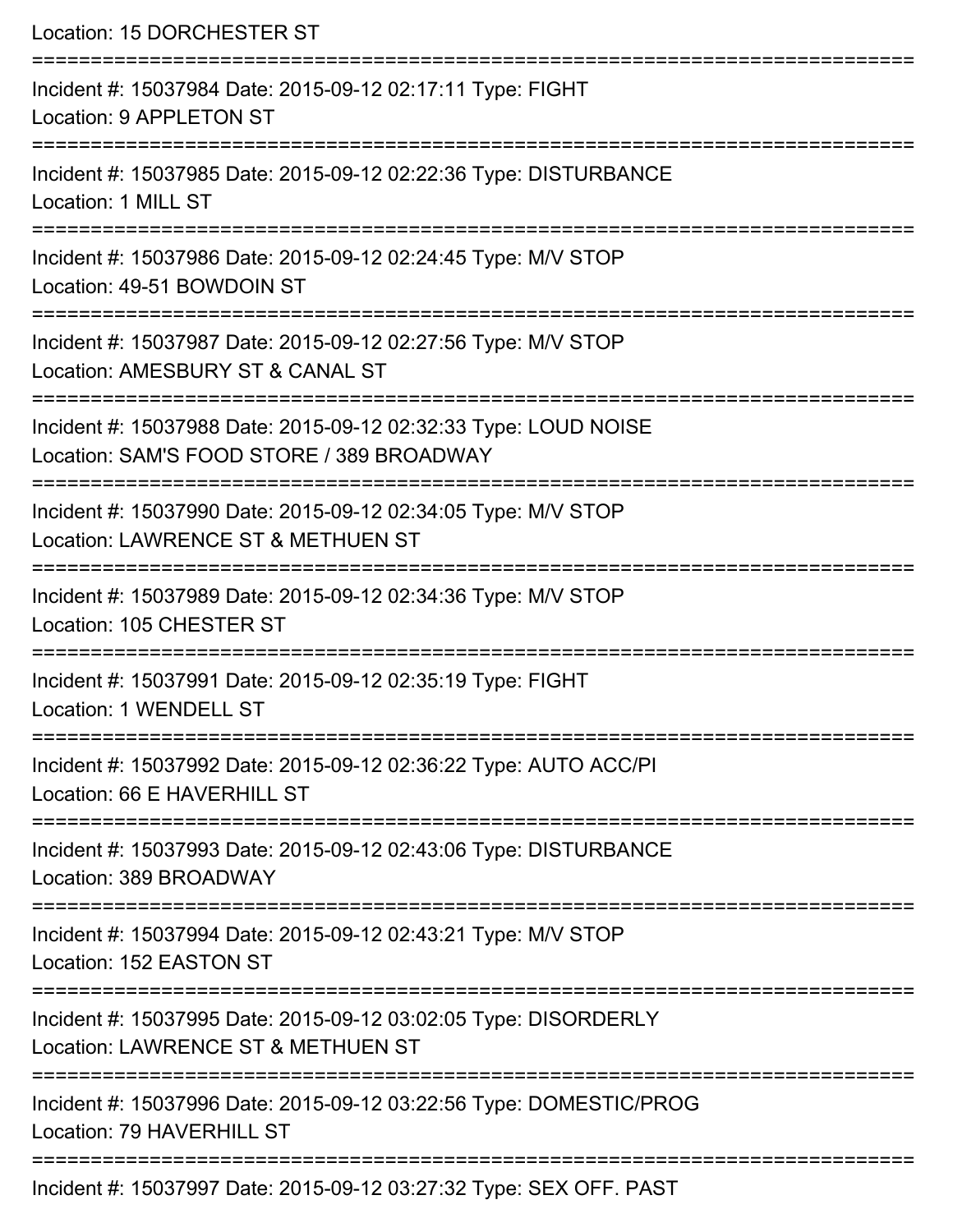| Incident #: 15037998 Date: 2015-09-12 03:32:51 Type: ANIMAL COMPL<br>Location: 8 DIAMOND ST #25        |
|--------------------------------------------------------------------------------------------------------|
| Incident #: 15037999 Date: 2015-09-12 04:13:09 Type: SUICIDE ATTEMPT<br>Location: 3 DURHAM ST #1       |
| Incident #: 15038000 Date: 2015-09-12 04:31:18 Type: NOISE ORD<br>Location: 18 JASPER ST               |
| Incident #: 15038001 Date: 2015-09-12 04:41:19 Type: AUTO ACC/NO PI<br>Location: MARKET ST & PARKER ST |
| Incident #: 15038002 Date: 2015-09-12 04:54:24 Type: HIT & RUN M/V<br>Location: 52 MARKET ST           |
| Incident #: 15038003 Date: 2015-09-12 04:56:11 Type: AUTO ACC/PI<br><b>Location: CARVER ST</b>         |
| Incident #: 15038004 Date: 2015-09-12 05:02:33 Type: SUS PERS/MV<br>Location: CUTLER ST & EMERALD AV   |
| Incident #: 15038005 Date: 2015-09-12 06:29:02 Type: DOMESTIC/PROG<br>Location: 15 WALNUT ST           |
| Incident #: 15038006 Date: 2015-09-12 07:11:06 Type: PARK & WALK<br>Location: BROADWAY                 |
| Incident #: 15038007 Date: 2015-09-12 07:13:25 Type: TOW/REC/STOL<br>Location: 61A WARREN ST           |
| Incident #: 15038008 Date: 2015-09-12 08:05:35 Type: TOW/REPOSSED<br>Location: 592 ESSEX ST            |
| Incident #: 15038009 Date: 2015-09-12 08:06:24 Type: ALARM/BURG<br>Location: CITY HALL / 200 COMMON ST |
| Incident #: 15038010 Date: 2015-09-12 08:21:31 Type: DOMESTIC/PROG<br>Location: 140 WEST ST            |
| Incident #: 15038011 Date: 2015-09-12 08:35:11 Type: ALARMS                                            |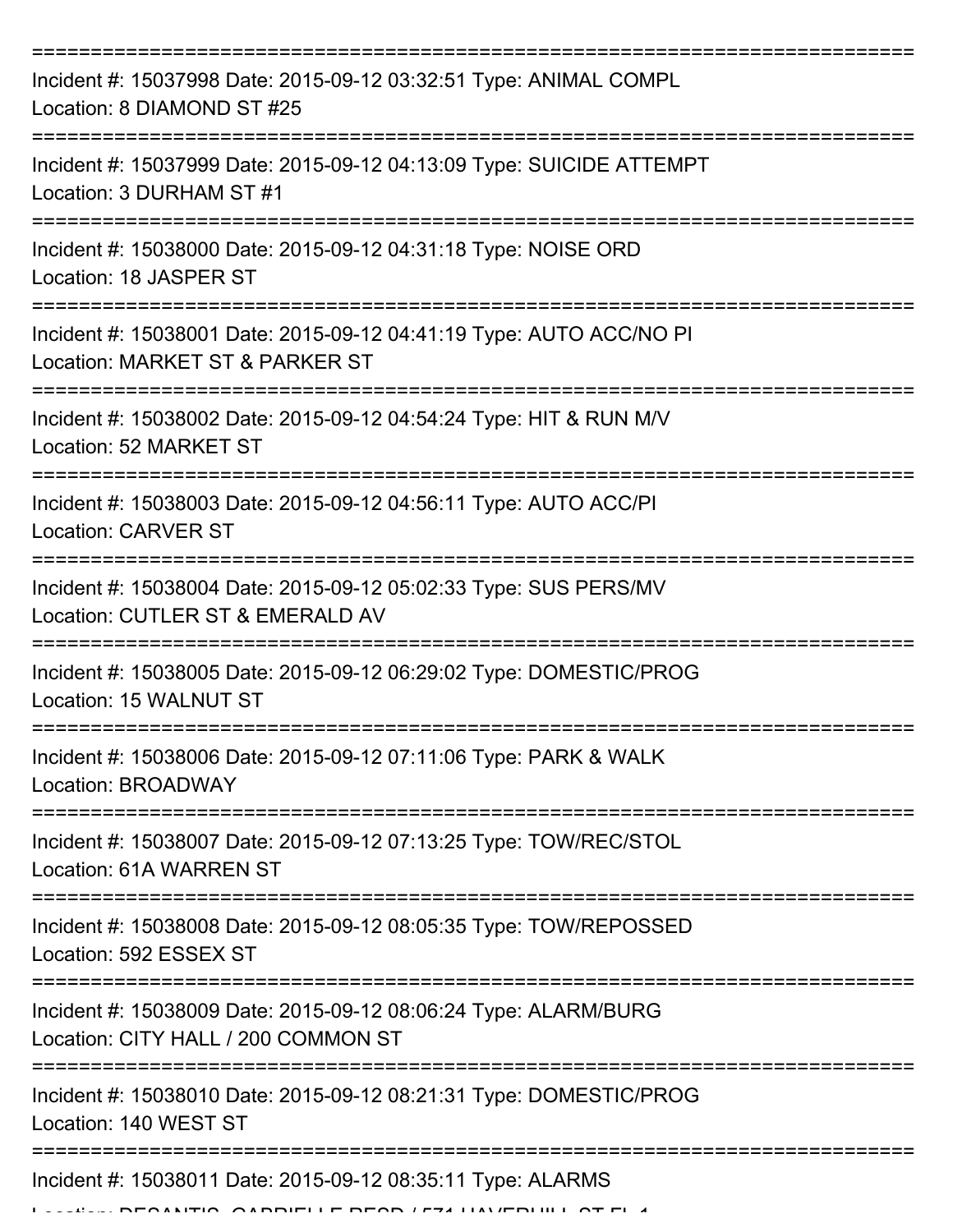| Incident #: 15038012 Date: 2015-09-12 09:31:36 Type: ALARM/BURG<br>Location: COMMUNITY DAYCARE / 190 HAMPSHIRE ST |
|-------------------------------------------------------------------------------------------------------------------|
| Incident #: 15038013 Date: 2015-09-12 09:51:17 Type: ALARM/BURG<br>Location: 100 GLENN ST                         |
| Incident #: 15038014 Date: 2015-09-12 09:59:16 Type: NEIGHBOR PROB<br>Location: 9 FALMOUTH ST                     |
| Incident #: 15038015 Date: 2015-09-12 10:21:57 Type: GENERAL SERV<br>Location: 90 LOWELL ST                       |
| Incident #: 15038016 Date: 2015-09-12 10:38:09 Type: SUS PERS/MV<br>Location: 209 S BROADWAY                      |
| Incident #: 15038017 Date: 2015-09-12 10:55:55 Type: SHOTS FIRED<br>Location: 177 FERRY ST                        |
| Incident #: 15038018 Date: 2015-09-12 11:00:22 Type: NEIGHBOR PROB<br>Location: 32 TREMONT ST                     |
| Incident #: 15038019 Date: 2015-09-12 11:03:22 Type: ALARMS<br>Location: FRIDAYS MADNESS / 616 ESSEX ST           |
| Incident #: 15038020 Date: 2015-09-12 11:30:14 Type: LIC PLATE STO<br>Location: 102 BAILEY ST                     |
| Incident #: 15038021 Date: 2015-09-12 11:50:03 Type: M/V STOP<br>Location: 189 FERRY ST                           |
| Incident #: 15038022 Date: 2015-09-12 11:56:32 Type: M/V STOP<br>Location: PARK ST & WELLS ST                     |
| Incident #: 15038023 Date: 2015-09-12 12:07:04 Type: SUS PERS/MV<br>Location: 85 BAY STATE RD                     |
| Incident #: 15038024 Date: 2015-09-12 12:07:34 Type: ALARMS<br>Location: ESPERANZA ACADEMY / 198 GARDEN ST        |
| Incident #: 15038025 Date: 2015-09-12 12:32:25 Type: AUTO ACC/NO PI                                               |

Location: 222 BBOADWAY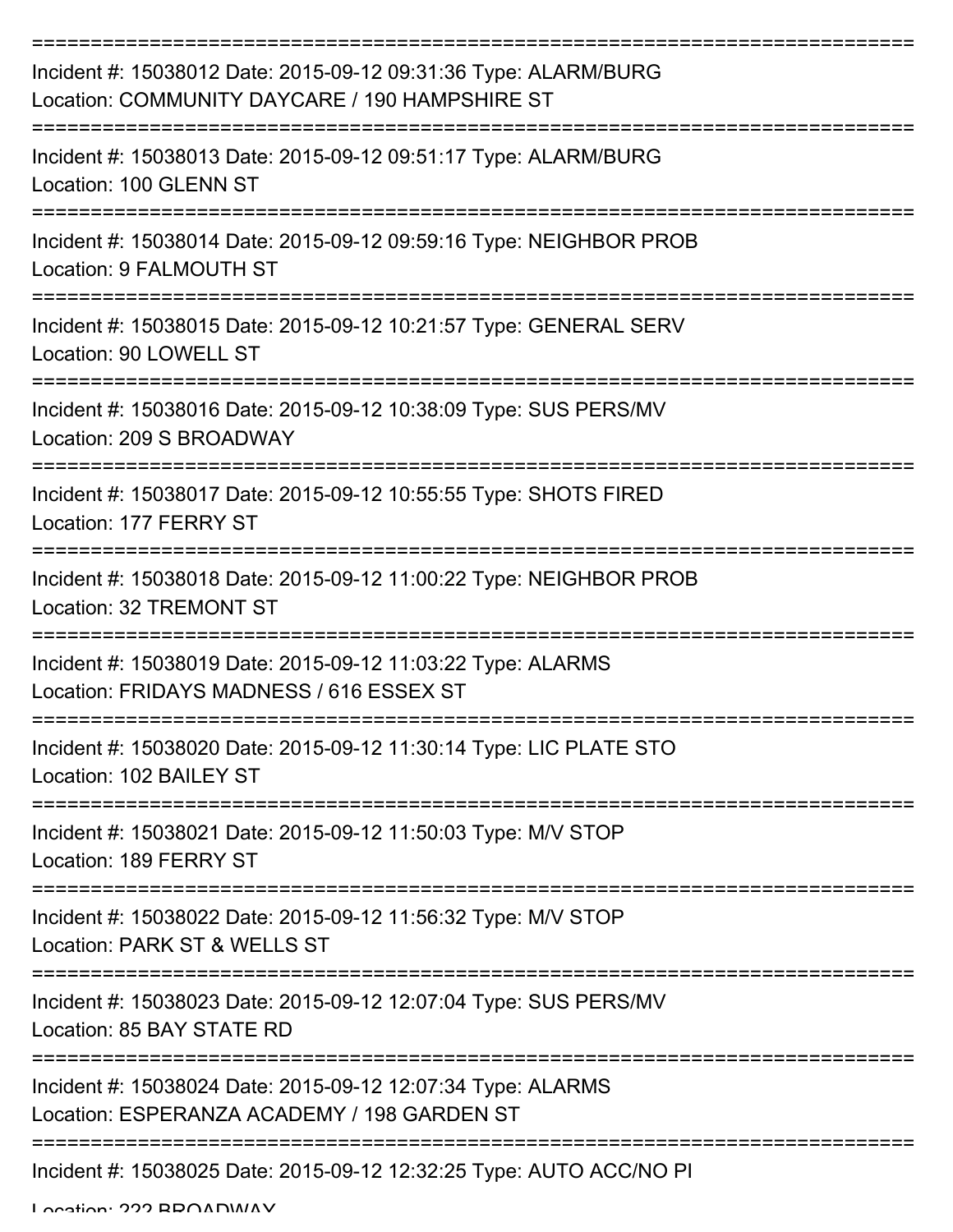| Incident #: 15038026 Date: 2015-09-12 12:37:04 Type: DISTURBANCE<br>Location: 304 HOWARD ST                    |
|----------------------------------------------------------------------------------------------------------------|
| Incident #: 15038027 Date: 2015-09-12 12:53:04 Type: WIRE DOWN<br>Location: 364 LAWRENCE ST                    |
| Incident #: 15038028 Date: 2015-09-12 13:09:51 Type: MAL DAMAGE<br>Location: 183 FERRY ST                      |
| Incident #: 15038029 Date: 2015-09-12 13:25:12 Type: DISTURBANCE<br>Location: 146 HOWARD ST                    |
| Incident #: 15038030 Date: 2015-09-12 13:49:19 Type: ALARMS<br>Location: ESPERANZA ACADEMY / 198 GARDEN ST     |
| Incident #: 15038031 Date: 2015-09-12 14:01:21 Type: STOLEN PROP<br>Location: 451 S BROADWAY #1                |
| Incident #: 15038032 Date: 2015-09-12 14:06:21 Type: ALARM/BURG<br>Location: GANGE REALTY / 273 PROSPECT ST    |
| Incident #: 15038033 Date: 2015-09-12 14:14:18 Type: ALARM/BURG<br>Location: CITY HALL / 200 COMMON ST         |
| Incident #: 15038034 Date: 2015-09-12 14:27:18 Type: UNWANTEDGUEST<br>Location: 321 E HAVERHILL ST             |
| Incident #: 15038035 Date: 2015-09-12 14:43:32 Type: M/V STOP<br>Location: BROADWAY & TREMONT ST               |
| Incident #: 15038036 Date: 2015-09-12 14:56:46 Type: ALARM/HOLD<br>Location: ATRACTIVO BOUTIQUE / 105 ESSEX ST |
| Incident #: 15038037 Date: 2015-09-12 14:58:42 Type: MISC<br>Location: 78 E HAVERHILL ST FL 2ND                |
| Incident #: 15038038 Date: 2015-09-12 15:05:54 Type: NOISE ORD<br>Location: 18 PHILLIPS ST                     |
| Incident #: 15038039 Date: 2015-09-12 15:14:00 Type: DOMESTIC/PAST<br>Location: 200 PARKER ST #RM13            |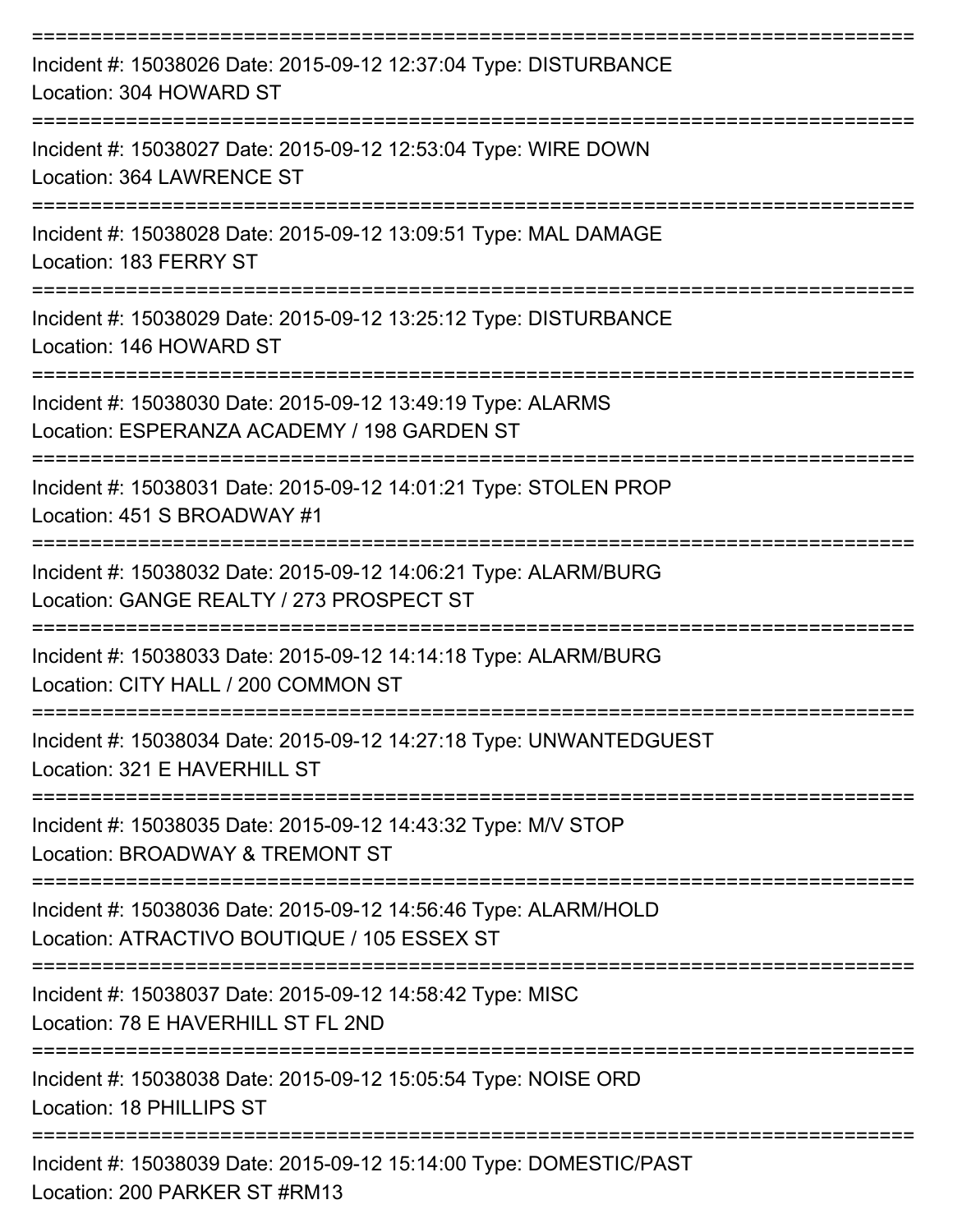Incident #: 15038040 Date: 2015-09-12 15:21:11 Type: NOISE ORD Location: 61 ABBOTT ST =========================================================================== Incident #: 15038041 Date: 2015-09-12 15:32:37 Type: FIRE Location: CHICKERING ST & COLONIAL RD =========================================================================== Incident #: 15038042 Date: 2015-09-12 15:38:01 Type: SUS PERS/MV Location: HEWITTS PACKAGE STORE, INCORP / 109 LAWRENCE ST =========================================================================== Incident #: 15038043 Date: 2015-09-12 15:39:27 Type: SUS PERS/MV Location: 1 COMMONWEALTH DR =========================================================================== Incident #: 15038044 Date: 2015-09-12 15:59:57 Type: THREATS Location: OLD HIGH SCHOOL / 233 HAVERHILL ST =========================================================================== Incident #: 15038045 Date: 2015-09-12 16:05:52 Type: AUTO ACC/PI Location: MERRIMACK ST & 495 =========================================================================== Incident #: 15038046 Date: 2015-09-12 16:09:23 Type: MV/BLOCKING Location: 94 BAILEY ST =========================================================================== Incident #: 15038047 Date: 2015-09-12 16:16:04 Type: HIT & RUN M/V Location: ARLINGTON ST =========================================================================== Incident #: 15038048 Date: 2015-09-12 16:34:09 Type: ALARM/BURG Location: LAWRENCE FAMILY DEVELOPMENT / 10 RAILROAD ST =========================================================================== Incident #: 15038049 Date: 2015-09-12 16:41:25 Type: ALARM/BURG Location: LYNCH RESD / 243 MT VERNON ST =========================================================================== Incident #: 15038050 Date: 2015-09-12 17:02:48 Type: ALARM/BURG Location: LAW PUBLIC FAMILY ACADEMY / 526 LOWELL ST =========================================================================== Incident #: 15038051 Date: 2015-09-12 17:04:11 Type: HIT & RUN PRO Location: LEA ST & WYMAN ST =========================================================================== Incident #: 15038053 Date: 2015-09-12 17:08:51 Type: UNKNOWN PROB Location: HEWITTS PACKAGE STORE, INCORP / 109 LAWRENCE ST =========================================================================== Incident #: 15038052 Date: 2015-09-12 17:09:05 Type: LOUD NOISE Location: 26-28 INMAN ST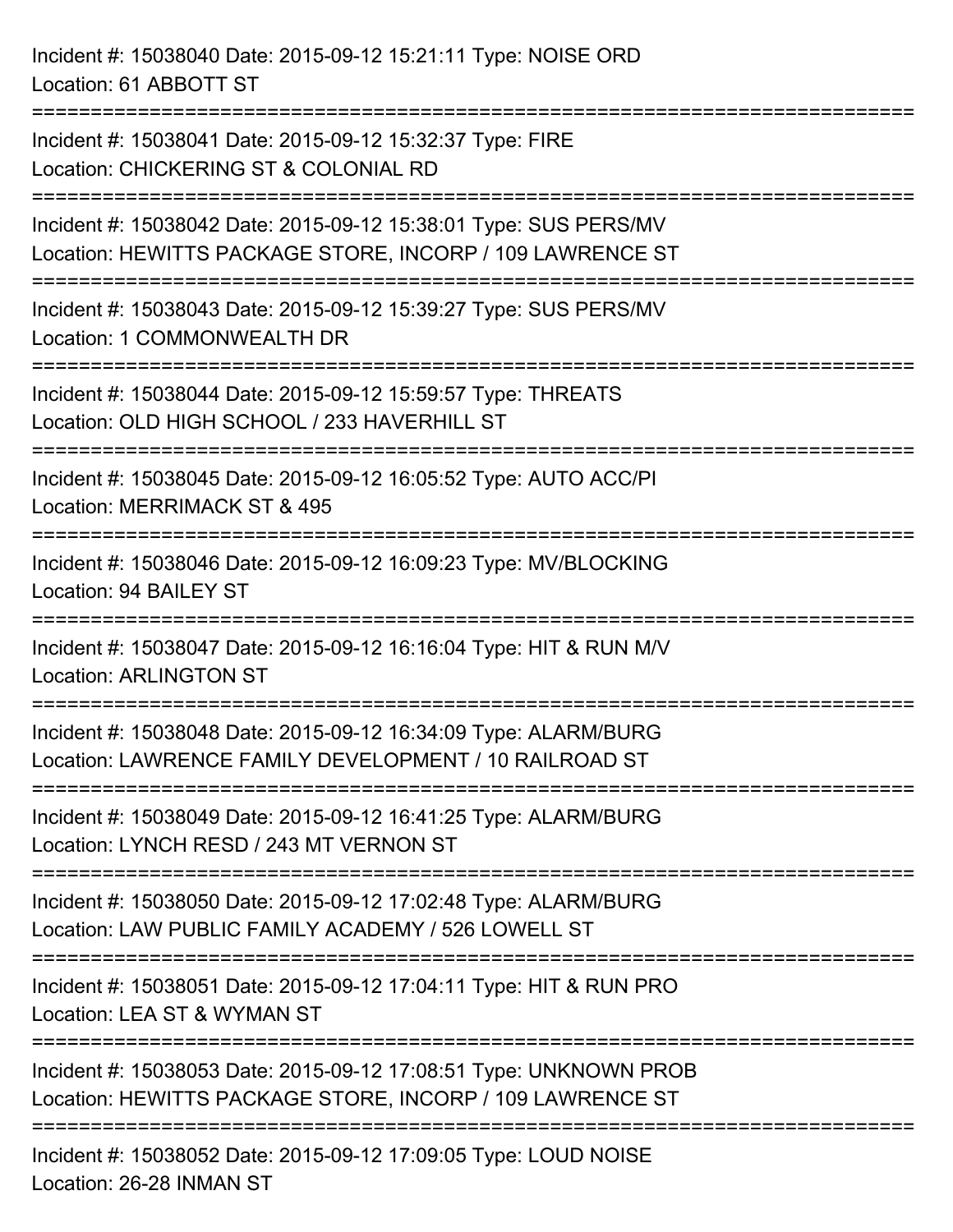| Incident #: 15038054 Date: 2015-09-12 17:15:14 Type: M/V STOP<br>Location: CENTRAL BRIDGE / 0 MERRIMACK ST                                                              |
|-------------------------------------------------------------------------------------------------------------------------------------------------------------------------|
| Incident #: 15038055 Date: 2015-09-12 17:18:06 Type: NOISE ORD<br><b>Location: KENNETH ST</b>                                                                           |
| Incident #: 15038056 Date: 2015-09-12 17:20:27 Type: NOISE ORD<br>Location: 25 KENDRICK ST                                                                              |
| Incident #: 15038057 Date: 2015-09-12 17:32:25 Type: UNWANTEDGUEST<br>Location: DUNKIN DONUTS / 123 LAWRENCE ST                                                         |
| Incident #: 15038058 Date: 2015-09-12 17:40:20 Type: MEDIC SUPPORT<br>Location: 32 LAWRENCE ST #10                                                                      |
| Incident #: 15038059 Date: 2015-09-12 17:55:36 Type: ALARM/BURG<br>Location: COMMUNITY DAY CARE / 7 BALLARD WY                                                          |
| Incident #: 15038060 Date: 2015-09-12 18:09:26 Type: NOISE ORD<br>Location: 103 ANDOVER ST                                                                              |
| Incident #: 15038061 Date: 2015-09-12 18:12:05 Type: NOISE ORD<br>Location: 473 HIGH ST                                                                                 |
| Incident #: 15038062 Date: 2015-09-12 18:17:17 Type: ALARM/BURG<br>Location: ADDISON APARTMENTS / 100 HAWTHORNE WAY                                                     |
| Incident #: 15038063 Date: 2015-09-12 18:20:20 Type: FIGHT<br>Location: DONKIN DONUTS / 123 LAWRENCE ST                                                                 |
| ====================================<br>=============================<br>Incident #: 15038064 Date: 2015-09-12 18:44:01 Type: VIO CITY ORD<br><b>Location: DOYLE ST</b> |
| Incident #: 15038065 Date: 2015-09-12 18:46:52 Type: NOISE ORD<br>Location: 25 KENDRICK ST #2<br>================================                                       |
| Incident #: 15038066 Date: 2015-09-12 18:48:12 Type: A&B D/W/ PROG<br>Location: HAFFNERS GAS STATION / 262 LAWRENCE ST                                                  |
| Incident #: 15038067 Date: 2015-09-12 18:56:32 Type: NOISE ORD<br>Location: 473 HIGH ST                                                                                 |

===========================================================================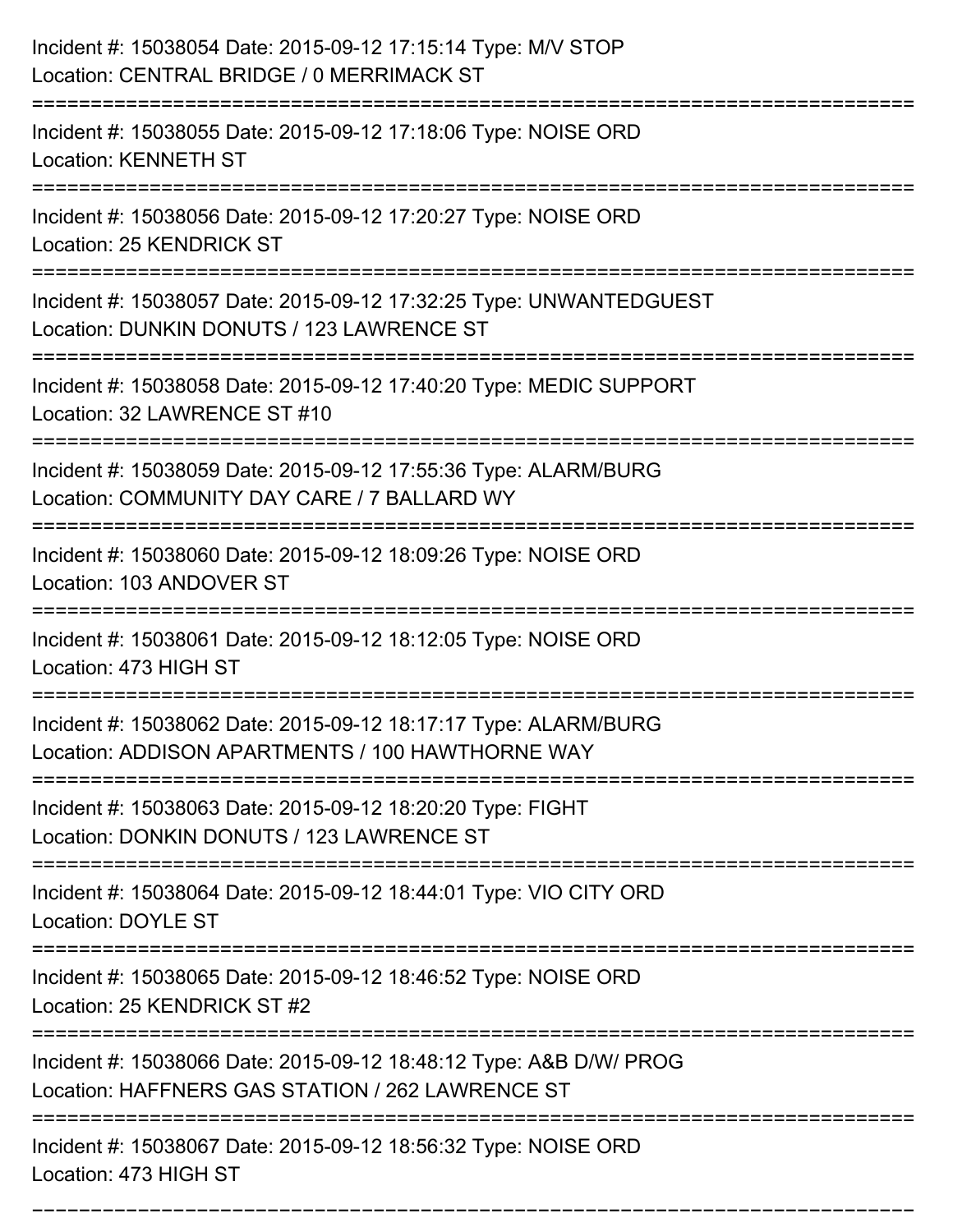| Incident #: 15038068 Date: 2015-09-12 18:58:47 Type: NOISE ORD<br>Location: BROOK ST & NEWBURY ST                                        |
|------------------------------------------------------------------------------------------------------------------------------------------|
| :=====================<br>Incident #: 15038069 Date: 2015-09-12 19:00:01 Type: DISTURBANCE<br>Location: 17 PLATT ST                      |
| Incident #: 15038070 Date: 2015-09-12 19:07:03 Type: M/V STOP<br>Location: BROTHERS PIZZA / 145 LAWRENCE ST<br>========================= |
| Incident #: 15038071 Date: 2015-09-12 19:08:45 Type: SUICIDE ATTEMPT<br>Location: 206 ESSEX ST #H FL 2                                   |
| Incident #: 15038072 Date: 2015-09-12 19:26:38 Type: NOISE ORD<br>Location: BROADWAY AV & WEST ST                                        |
| Incident #: 15038073 Date: 2015-09-12 19:29:24 Type: EXTRA SURVEIL<br>Location: E HAVERHILL ST & FERRY ST                                |
| Incident #: 15038074 Date: 2015-09-12 19:30:14 Type: UNWANTEDGUEST<br>Location: 100 WINTHROP AV                                          |
| Incident #: 15038075 Date: 2015-09-12 19:33:28 Type: NEIGHBOR PROB<br>Location: 30 ROBINSON CT                                           |
| Incident #: 15038076 Date: 2015-09-12 19:34:49 Type: M/V STOP<br>Location: BELLEVUE ST & HAVERHILL ST                                    |
| Incident #: 15038077 Date: 2015-09-12 19:38:09 Type: DISTURBANCE<br>Location: 17 PLATT ST                                                |
| Incident #: 15038078 Date: 2015-09-12 19:42:09 Type: NOISE ORD<br>Location: 481 HAVERHILL ST                                             |
| Incident #: 15038080 Date: 2015-09-12 19:45:32 Type: MEDIC SUPPORT<br>Location: GENERAL ST & UNION ST                                    |
| Incident #: 15038079 Date: 2015-09-12 19:47:13 Type: LARCENY/PAST<br>Location: 87 SUMMER ST                                              |
| Incident #: 15038081 Date: 2015-09-12 20:00:55 Type: MEDIC SUPPORT<br>Location: 233 JACKSON ST #19                                       |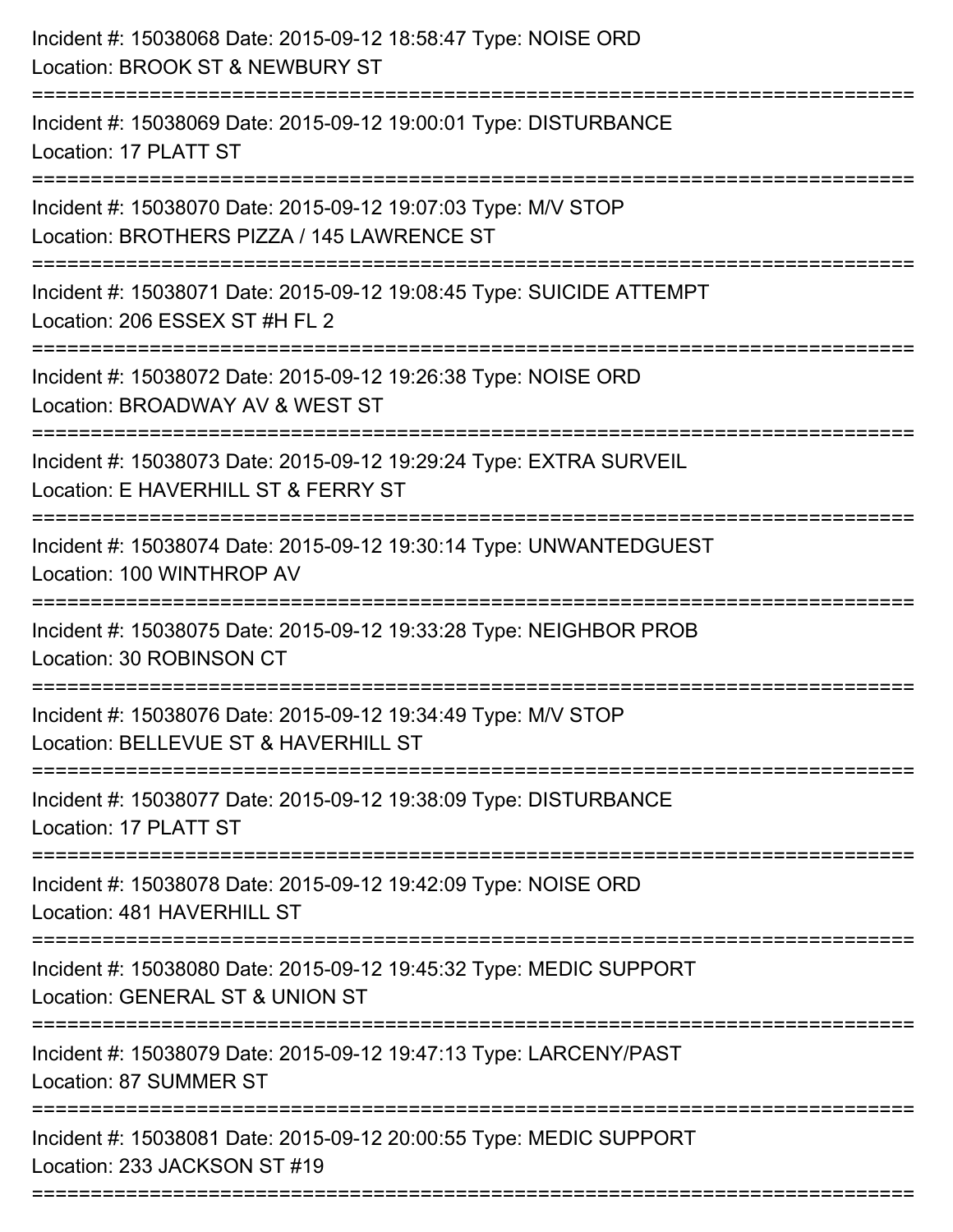| Location: CARLETON ST & EVERETT ST                                                                                             |
|--------------------------------------------------------------------------------------------------------------------------------|
| Incident #: 15038083 Date: 2015-09-12 20:07:50 Type: NOISE ORD<br>Location: 26 PLEASANT TER                                    |
| Incident #: 15038084 Date: 2015-09-12 20:10:00 Type: NOISE ORD<br>Location: 892 ESSEX ST                                       |
| Incident #: 15038085 Date: 2015-09-12 20:12:02 Type: NOISE ORD<br>Location: 18 PHILLIPS ST<br>================================ |
| Incident #: 15038086 Date: 2015-09-12 20:17:50 Type: NOISE ORD<br>Location: AMES ST & TEXAS AV                                 |
| Incident #: 15038087 Date: 2015-09-12 20:18:34 Type: NOISE ORD<br>Location: 24 SMITH ST<br>=======================             |
| Incident #: 15038088 Date: 2015-09-12 20:32:28 Type: ANIMAL COMPL<br><b>Location: 11 LAWRENCE ST</b>                           |
| Incident #: 15038089 Date: 2015-09-12 20:37:54 Type: NOISE ORD<br>Location: 481 HAVERHILL ST                                   |
| Incident #: 15038090 Date: 2015-09-12 20:39:54 Type: UNKNOWN PROB<br>Location: 466 HAVERHILL ST FL 2                           |
| Incident #: 15038091 Date: 2015-09-12 20:41:02 Type: MEDIC SUPPORT<br>Location: 123 LOWELL ST                                  |
| Incident #: 15038092 Date: 2015-09-12 20:55:33 Type: NOISE ORD<br>Location: BENNINGTON ST & PARK ST                            |
| Incident #: 15038093 Date: 2015-09-12 20:56:45 Type: M/V STOP<br>Location: 165 S BROADWAY                                      |
| Incident #: 15038094 Date: 2015-09-12 20:58:55 Type: MEDIC SUPPORT<br>Location: DENNYS / 160 WINTHROP AV                       |
| Incident #: 15038095 Date: 2015-09-12 21:03:10 Type: NOISE ORD<br>Location: 15 THORNDIKE ST FL 1ST                             |

Incident #: 15038096 Date: 2015 09 12 21:06:28 Type: MEDIC SUPPORT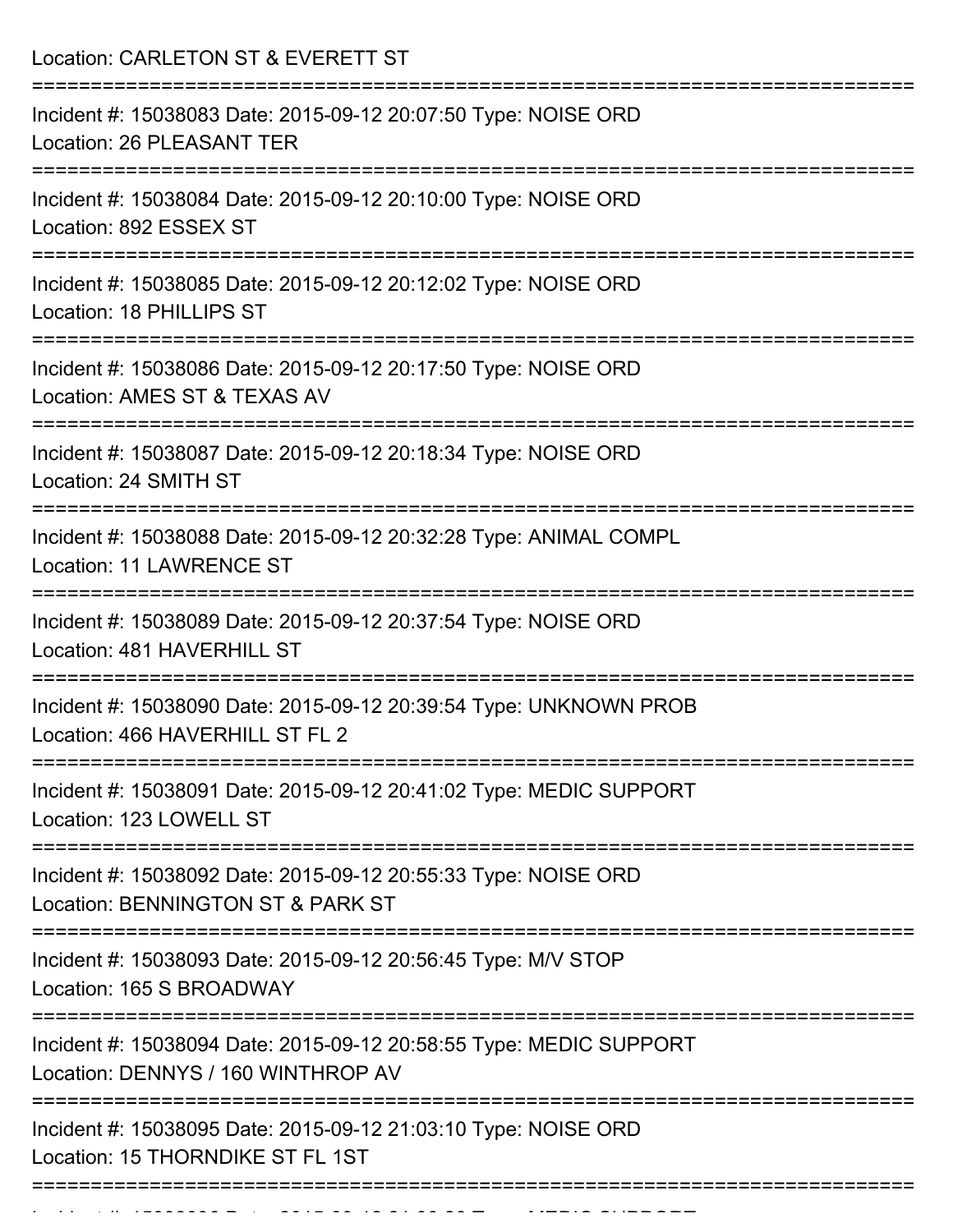Location: 141 AMESBURY ST #301

| Incident #: 15038097 Date: 2015-09-12 21:11:10 Type: AUTO ACC/NO PI<br>Location: LAWRENCE ST & SARATOGA ST                            |
|---------------------------------------------------------------------------------------------------------------------------------------|
| Incident #: 15038098 Date: 2015-09-12 21:17:38 Type: NOISE ORD<br>Location: 110 ARLINGTON ST                                          |
| Incident #: 15038099 Date: 2015-09-12 21:20:14 Type: NOISE ORD<br>Location: 11 DAISY ST                                               |
| Incident #: 15038100 Date: 2015-09-12 21:28:44 Type: FIGHT<br>Location: 17 PLATT ST                                                   |
| Incident #: 15038101 Date: 2015-09-12 21:29:34 Type: NOISE ORD<br>Location: 56 AVON ST                                                |
| Incident #: 15038102 Date: 2015-09-12 21:31:04 Type: DISTURBANCE<br>Location: 595 HAVERHILL ST #A                                     |
| Incident #: 15038103 Date: 2015-09-12 21:33:56 Type: ALARM/BURG<br>Location: NATIONAL SALES ASSOC / 51 GLENN ST                       |
| Incident #: 15038104 Date: 2015-09-12 21:48:05 Type: NOISE ORD<br>Location: 481 HAVERHILL ST                                          |
| Incident #: 15038106 Date: 2015-09-12 21:48:50 Type: NOISE ORD<br>Location: 56 AVON ST                                                |
| =================<br>Incident #: 15038105 Date: 2015-09-12 21:49:00 Type: NOISE ORD<br>Location: 24 ROBINSON CT                       |
| =========================<br>Incident #: 15038107 Date: 2015-09-12 21:49:58 Type: MEDIC SUPPORT<br>Location: LAWRENCE ST & BUNKERHILL |
| Incident #: 15038108 Date: 2015-09-12 22:01:04 Type: NOISE ORD<br>Location: KENNETH ST & S BROADWAY                                   |
| Incident #: 15038109 Date: 2015-09-12 22:01:47 Type: NOISE ORD<br>Location: 20 CAMBRIDGE ST                                           |
|                                                                                                                                       |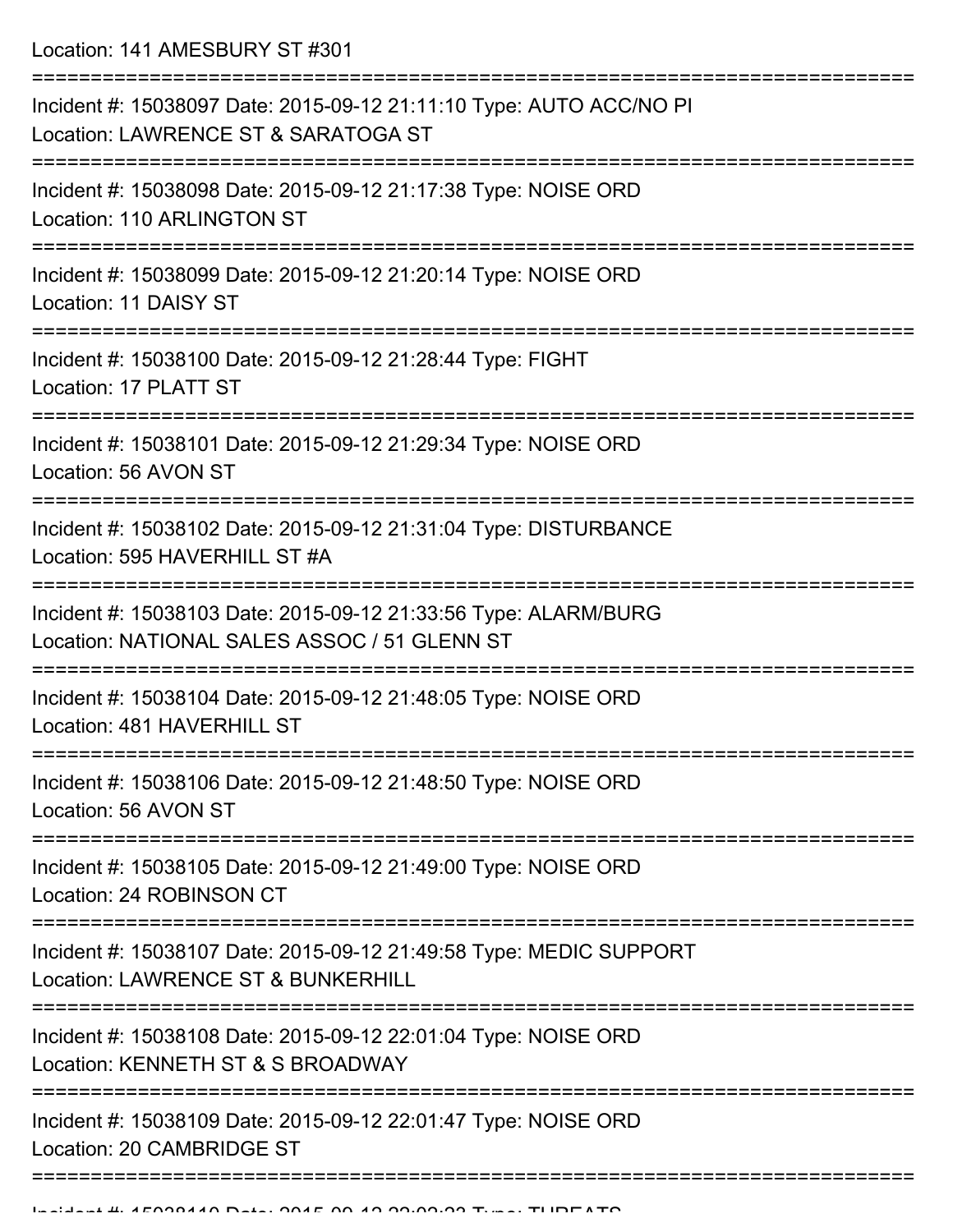Location: 68 PHILLIPS ST =========================================================================== Incident #: 15038111 Date: 2015-09-12 22:04:45 Type: NOISE ORD Location: 30 KENDRICK ST =========================================================================== Incident #: 15038112 Date: 2015-09-12 22:05:22 Type: LOUD NOISE Location: 11 DAISY ST =========================================================================== Incident #: 15038113 Date: 2015-09-12 22:08:58 Type: NOISE ORD Location: 136 WILLOW ST =========================================================================== Incident #: 15038114 Date: 2015-09-12 22:20:50 Type: NOISE ORD Location: 35 BENNINGTON ST =========================================================================== Incident #: 15038115 Date: 2015-09-12 22:22:53 Type: SUS PERS/MV Location: RAILROAD ST =========================================================================== Incident #: 15038116 Date: 2015-09-12 22:29:12 Type: MEDIC SUPPORT Location: 29 KENDRICK ST =========================================================================== Incident #: 15038117 Date: 2015-09-12 22:33:00 Type: NOISE ORD Location: 46 AVON ST =========================================================================== Incident #: 15038118 Date: 2015-09-12 22:55:29 Type: NOISE ORD Location: 556 HAVERHILL ST FL 1 =========================================================================== Incident #: 15038119 Date: 2015-09-12 22:57:20 Type: UNWANTEDGUEST Location: 324 MARKET ST =========================================================================== Incident #: 15038120 Date: 2015-09-12 22:58:28 Type: DISORDERLY Location: WILLIAM KENNEDY COMMUNITY PARK / DAISY ST & SPRUCE ST =========================================================================== Incident #: 15038121 Date: 2015-09-12 23:01:45 Type: VIO CITY ORD Location: 18 FRANKLIN ST =========================================================================== Incident #: 15038122 Date: 2015-09-12 23:07:36 Type: NOISE ORD Location: 63 BUNKERHILL ST =========================================================================== Incident #: 15038123 Date: 2015-09-12 23:09:50 Type: M/V STOP Location: 123 LAWRENCE ST

Incident #: 15038124 Date: 2015-09-12 23:11:19 Type: NOISE ORD

===========================================================================